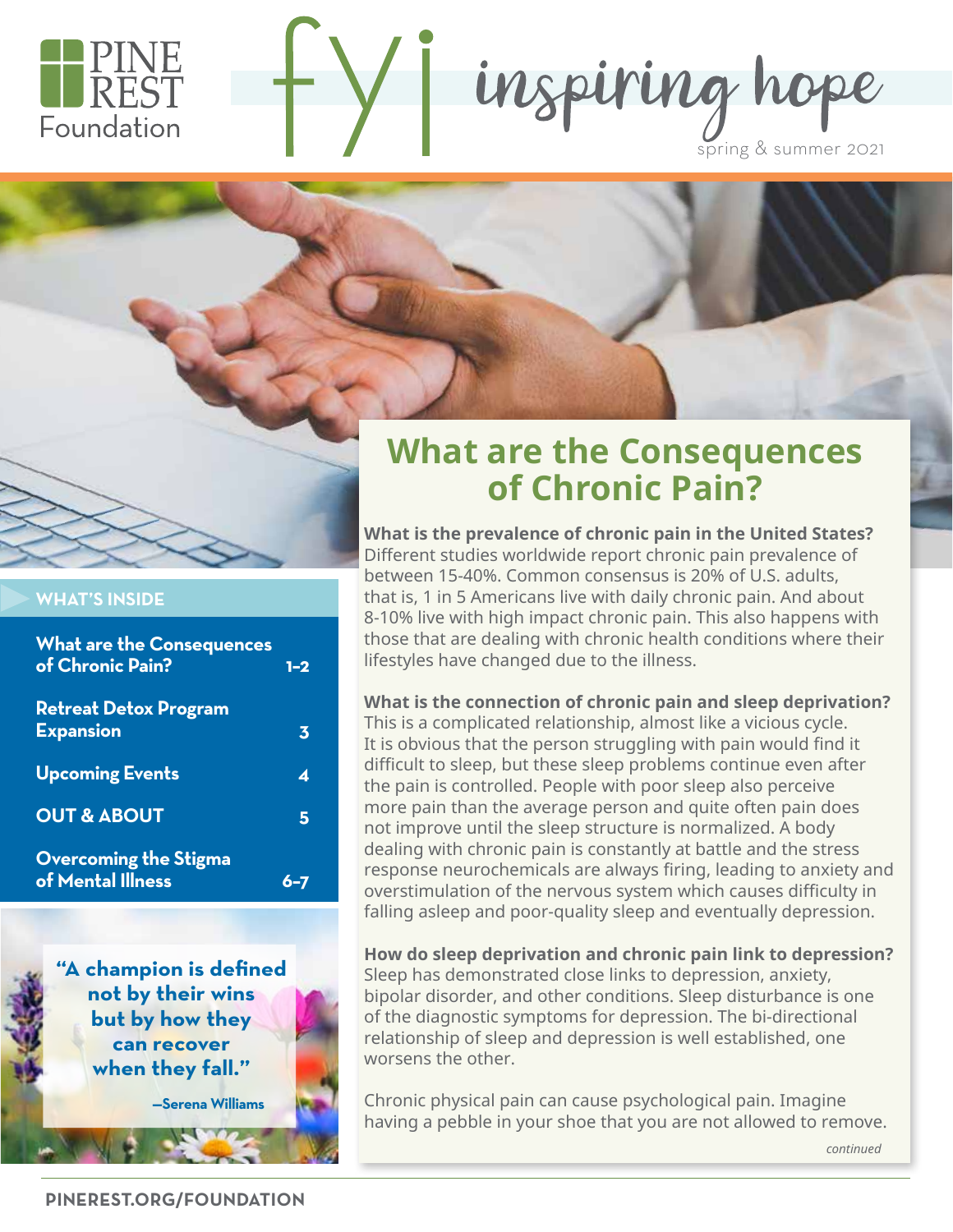In March, a ribbon cutting ceremony in celebration of the opening of a new location for the Retreat Detox Program was held at the Cutlerville location. The event followed the completion of construction to renovate available space on campus.

The Retreat Detox Program enjoys a number of benefits from the move, including uniting programming and clinical space with the living space utilized by program participants. Previously, program participants had been transported from their living quarters in Birch Lodge to the Retreat building to participate in group programming and to meet with clinicians. Now, this will all occur within a single space in the Retreat building.

This move also provided the opportunity for an expansion of substance use services offered at Pine Rest. Since March, the





Birch Lodge space has been provide additional space for an extended length program which will be reopened in June under the name "Retreat Residential". Individuals in Retreat Residential will participate in programming more medically stable and do not require the same level of medical oversight as provided in Retreat Detox. Individuals may "step down" from Retreat Detox to Retreat Residential, then eventually move toward amenities such as a fitness room. Combined, the renovations will increase program capacity within the shared Retreat Detox and Residential programs from 12 participants to 26 participants.

Pine Rest's expansion of recovery services with the Retreat programs comes amidst extremely high demand for substance use treatment in the local area, the state, and the nation. For several years, Pine Rest has served an increasing number of individuals seeking substance use care. This rising crisis, as has been widely reported, has only been exacerbated by the COVID-19 pandemic as individuals seek to cope, often unhealthily, with the uncertainty, anxiety, depression, and isolation the virus has caused.

To support this much-needed expansion in services, Pine Rest is seeking to hire around 30 new employees for the Retreat programs. This group will consist of Therapists, RNs, LPNs, and Psychiatric Technicians.





The agony of having to deal with it and constantly having to work around it can become emotionally exhausting. The combination of sustained anxiety, discomfort, frustration, and a sense of helplessness eventually leads to depressive symptoms. Living with limitations, lower level of functioning, reduced activities and lack of restful sleep causes an overall poor quality, depressing experience of life.

**Has chronic pain been studied as an indicator for suicide risk?** Yes, several studies have shown that people with chronic pain are at an elevated risk of suicidal thoughts and behaviors. People struggling with pain report higher scores on depression and hopelessness scales. This relationship is strongest with psychological trauma or emotional pain. Psychological pain increases with chronicity of physical pain and in the context of depression and hopelessness, suicide may be seen as an attempt to escape from what is experienced as unbearable

suffering. The focus of chronic pain treatment should not be to be "pain free" or have "zero pain" but to take the steps needed to have quality of life and function with a "manageable level of pain."

Many studies point to the devastating personal, organizational, and societal impacts of chronic pain.

### **Among the major adverse consequences of chronic pain include the following:**

- sleep deprivation;
- anxiety and depression;
- restricted work activities;
- tardiness and absenteeism;
- loss of concentration and
- presenteeism;
- decreased quality of life;
- substance misuse disorders;
- decreased productivity;
- increased risk of suicide; and
- increased use and costs of medical care.

Most medical conditions have a psychological component to them and addressing these simultaneously can improve

outcomes; Chronic pain is no different.

Medical professionals are gradually understanding the value of partnering with psychiatrists and psychologists earlier in the treatment of pain to get better results. Addressing these needs with therapy in a timely manner can help people get back to peak functioning and performance much faster. In situations where a treatment team is not addressing the mental health needs it falls on the patient, and even the family and friends to make a request for it.

Normalizing this kind of support and care can go a long way towards improving quality of life. It is vital that we do our part to challenge the stigma and spread the word that asking for help and therapy is a not sign of weakness.

Dr. Talal Khan is Medical Director of Outpatient Services at Pine Rest Christian Mental Health Services (Grand Rapids, MI).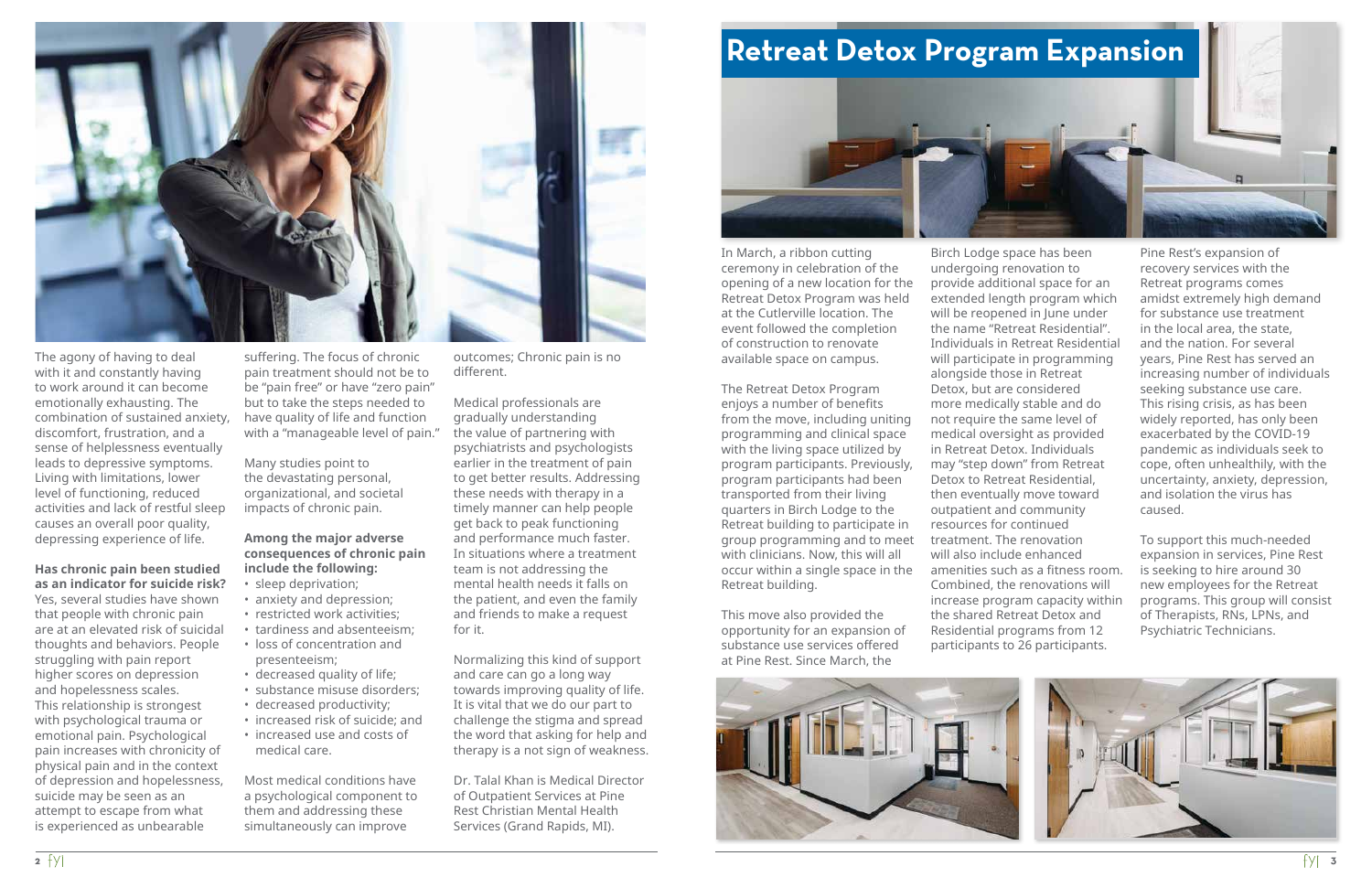# CELEBRATION DINNER

**Tickets and Sponsorships Available** | **Call Samantha at 616.455.8680**

pinerest.org/foundation/overview/2021-dinner/

## **Online Gambling in Michigan Could Lead to Addiction: WWMT Interviews Scott Smith, March 2021**

Michigan online gambling and sports betting opened in January, and experts worry that a surge in addictions may follow. WWMT interviewed Scott Smith with the Pine Rest Traverse City Clinic to get his take on the matter.

"It's just causing one more means to access a problem behavior if you're struggling with that," says Smith, who is a fully licensed professional counselor (LPC) as well as a Certified Advanced Alcohol and Drug Counselor (CAADC). He points out that computer and phone access gives people the ability to bring casino action into the comfort of their own homes, making gambling much more convenient and putting addictive gambling behavior at risk of skyrocketing.

"It's harder to stop, it's harder to put safeties in place … You hit a couple of buttons, and you're \$10,000 in debt." According to the Michigan Department of Health and Human Services (MDHHS), the Michigan Gambling Hotline 800.270.7117 has already seen its highest 2-month call volume so far this year, with over 1,000 calls logged for January and over 1,300 in February.

## **Dr. Greg Mallis Has Advice for Curbing Anxiety as Pandemic Restrictions Lift: WZZM**

As COVID restrictions ease and society gradually begins to return back to pre-pandemic rhythms and routines, anxiety might be ramping up for some. Dr. Greg Mallis of the Pine Rest Southwest Clinic was recently invited to share his thoughts on the matter on WZZMs 'The Exchange'.

Save the Date: October 11, 2021 . Tullymore Golf Resort **PLEASE NOTE THE EVENT DATE HAS CHANGED**

"Some of us are experiencing different kinds of trauma from what we've experienced over the last year … We're unsure of whether it's as safe as we want it to be."

Staying within our own comfort zones is important as we transition back to society. Dr. Mallis says it's possible that our brain chemistry has even changed as a result of all the anxiety we've experienced in the past year. However, he points out that, over time, it is possible for us to shift back to how we were pre-pandemic.

"Some of us are wired to be more anxious and some of us less. If you have a natural tendency to be anxious, you're going to gravitate in that direction."

While anxiety is neither good nor bad, it is something that can be helpful to be aware of as we work toward re-entering the world, post pandemic.







# **Out**& **About**

# **UPCOMING EVENTS**

# Pine Rest Foundation Annual Golf Classic

For a Special Evening benefiting the Pine Rest Foundation Patient Assistance Fund

**SAVE THE DATE • OCTOBER 4, 2021 PLEASE NOTE THE EVENT DATE HAS CHANGED**



#### **SPONSORS** Blueway Financial

Dan Vos Construction Elzinga & Volkers Construction Epic Tom & Barb Jackoboice Macatawa Bank New Equipment Leasing Inc RDV Spectrum Hospital

**Sponsorships are still available: Call Samantha at 616.455.8680, or email: Samantha.vitale@pinerest.org**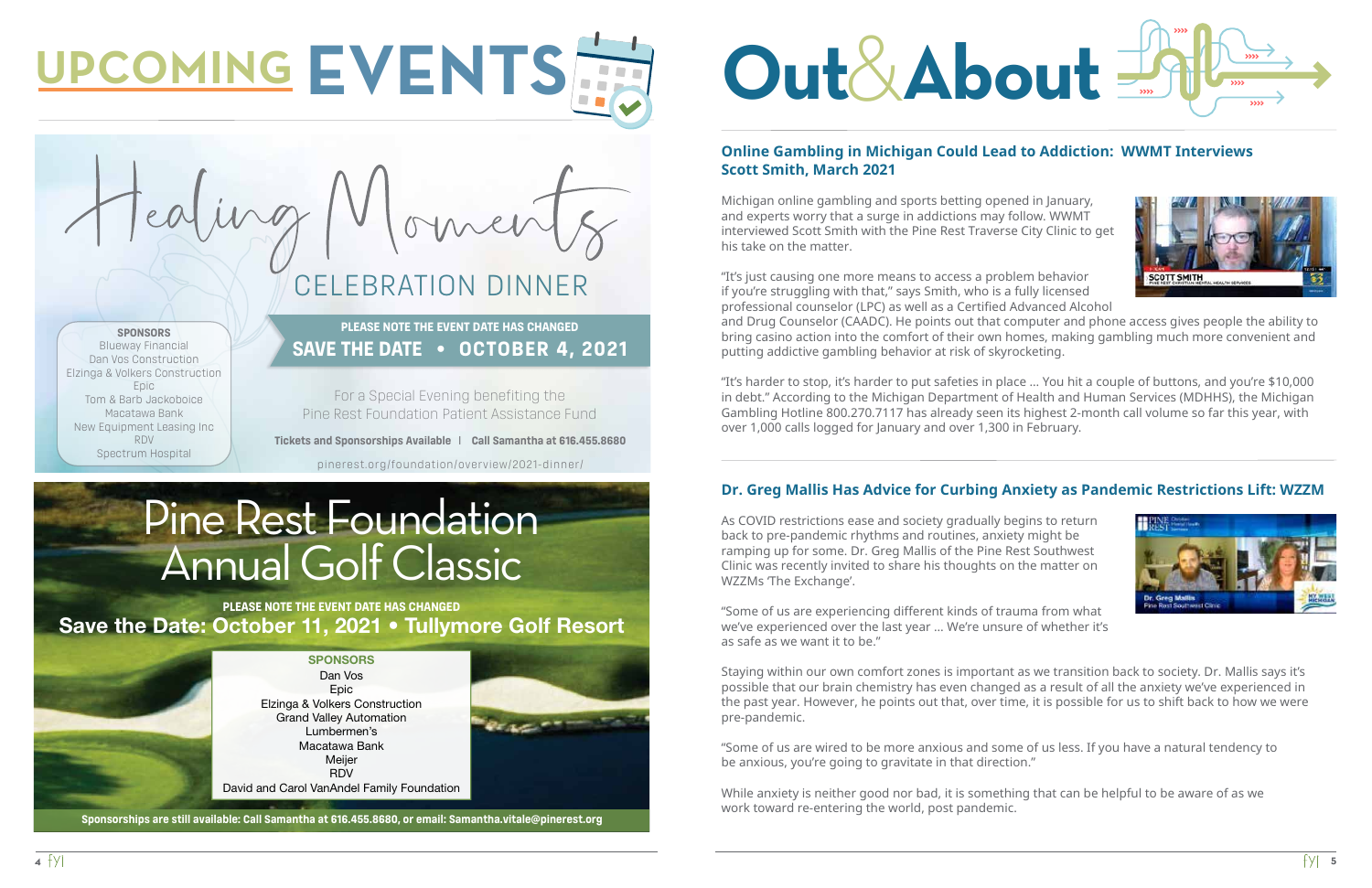# **Overcoming the Stigma of Mental Illness**

Stigma is when someone views you in a negative way because you have a distinguishing characteristic or personal trait that's thought to be, or actually is, a disadvantage. Unfortunately, negative attitudes and beliefs toward people who have a mental health condition are common.

Stigma can lead to discrimination. Discrimination may be obvious and direct, such as someone making a negative remark about your mental illness or your treatment. Or it may be unintentional or subtle, such as someone avoiding you because the person assumes you could be unstable, violent or dangerous due to your mental illness. You may even judge yourself.

Some of the harmful effects of stigma can include:

- Reluctance to seek help or treatment
- Lack of understanding by family, friends, coworkers or others
- Fewer opportunities for work, school or social activities or trouble finding housing
- Bullying, physical violence or harassment
- Health insurance that doesn't adequately cover your mental illness treatment
- The belief that you'll never succeed at certain challenges or you can't improve your situation

### **Steps to cope with stigma**

Here are some ways you can deal with stigma:

**• Get treatment.** You may be reluctant to admit you need treatment. Don't let the fear of being labeled with a mental illness prevent you from seeking help. Treatment can provide relief by

identifying what's wrong and reducing symptoms that interfere with your work and personal life.

**• Don't let stigma create self-doubt and shame.**  Stigma doesn't just come from others. You may mistakenly believe that your condition is a sign of personal weakness or that you should be able to control it without help. Seeking counseling, educating yourself about your condition and connecting with others who have mental illness can help you gain self-esteem and overcome destructive self-judgment.



- **• Don't isolate yourself.** If you have a mental illness, you may be reluctant to tell anyone about it. Your family, friends, clergy or members of your community can offer you support if they know about your mental illness. Reach out to people you trust for the compassion, support and understanding you need.
- **• Don't equate yourself with your illness.** You are not an illness. So instead of saying "I'm bipolar," say "I have bipolar disorder." Instead of calling yourself "a schizophrenic," say "I have schizophrenia."
- **• Join a support group.** Some local and national groups, such as Pine Rest, offer local programs and internet resources that help reduce stigma by educating people who have mental illness, their families and the general public.
- **• Get help at school.** If you or your child has a mental illness that affects learning, find out what plans and programs might help. Discrimination against students because of a mental illness is against the law, and educators at primary, secondary and college levels are required to accommodate students as best they can. Talk to teachers, professors or administrators about the best approach and resources. If a teacher doesn't know about a student's disability, it can lead to discrimination, barriers to learning and poor grades.
- **• Speak out against stigma.**

Others' judgments almost always stem from a lack of understanding rather than information based on facts. Learning to accept your condition and recognize what you need to do to treat it, seeking support, and helping educate others can make a big difference.







### **False beliefs about mental illness can cause significant problems. Learn what you can do about stigma.**

By July of last year, 40% of adults reported struggling with mental health or substance abuse

# **HELP is right around the corner: Pine Rest is the 4th largest behavioral health hospital in the nation.**

**31% with anxiety/depression symptoms**

**26% with trauma or stress related disorders**

**13% started or increased substance abuse**

**11% seriously considered suicide**